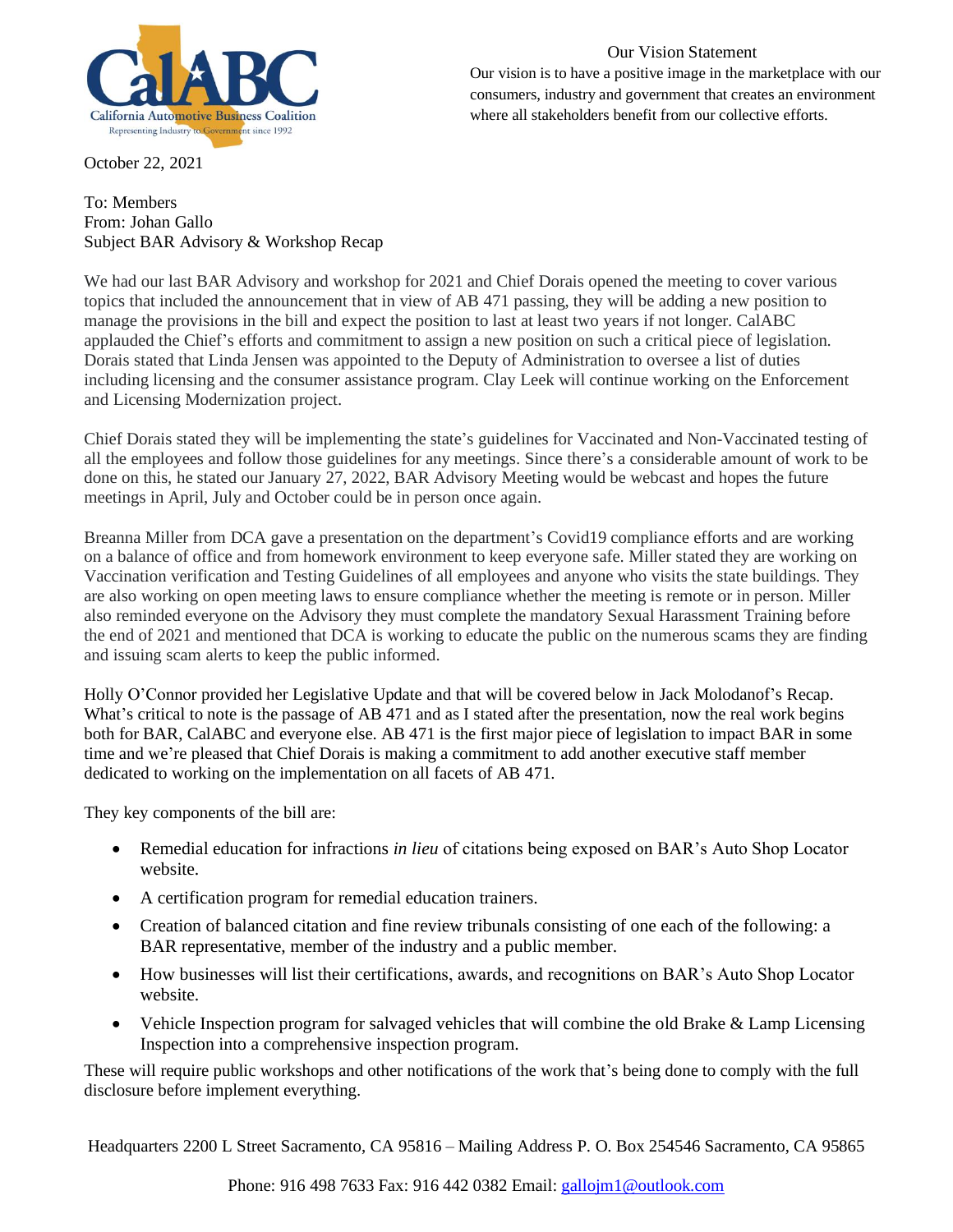

Our Vision Statement Our vision is to have a positive image in the marketplace with our consumers, industry and government that creates an environment where all stakeholders benefit from our collective efforts.

# **Jack Molodanof's Recap**

**1) Welcome and Introductions.** BAR Chief, Pat Dorais, made brief opening comments and introduced the BAR Advisory Group Committee members. He discussed the importance of the passage of AB 471 and that BAR is in the process of hiring a dedicated person to oversee the implementation of the legislation. The January 2022 BAG meeting will be conducted remotely unless something changes.

**2) DCA News.** Brief update on vaccines, scam alerts and sexual harassment training for Board members.

**3) Legislation & Regulations.** AB 220 (Smog Check), AB 294 (Vehicle Towing & Storage); AB 467 (Historic Vehicles Exemption); AB 471(BAR Administration/Citations/Safety Inspections)-signed by Governor; AB 646 (Expunged Convictions); AB 745 (Clean Cars 4 all program); SB 586 (Criminal Fees)-gutted an amended; SB 607 (Business & Professions)-signed by Governor. Pending BAR Regulations: Smog Check Equipment Security and Fraud Prevention- "Bio-Metrics"; STAR Program Updates; Smog Check Repair Assistance; Laws and Regulations Training; Auto Body Equipment and Supplemental Restraint Systems; Citation Program for Automotive Repair Dealers; Storage Fees for Automotive Repair Dealers; Auto Body and Windshield Repair. See link for presentation.

[https://www.bar.ca.gov/pdf/BAG/202110/Legislation\\_and\\_Regulations\\_Update.pdf](https://na01.safelinks.protection.outlook.com/?url=https%3A%2F%2Fwww.bar.ca.gov%2Fpdf%2FBAG%2F202110%2FLegislation_and_Regulations_Update.pdf&data=04%7C01%7C%7Ce66da20b8e02444a7a5d08d9956d4eef%7C84df9e7fe9f640afb435aaaaaaaaaaaa%7C1%7C0%7C637705118978545664%7CUnknown%7CTWFpbGZsb3d8eyJWIjoiMC4wLjAwMDAiLCJQIjoiV2luMzIiLCJBTiI6Ik1haWwiLCJXVCI6Mn0%3D%7C1000&sdata=R%2BUF%2FJUO8Zsa3hCg5JNCmqjr%2BWW98I%2FAYlBxHDEr6Lo%3D&reserved=0)

**4) Enforcement/Licensing Modernization (ELM) Update.** The BAR provided an update on the ELM project. The goal of ELM project is modernizing all BAR business practices, including processing licenses renewals online. See link for presentation.

[https://www.bar.ca.gov/pdf/BAG/202110/ELM.pdf](https://na01.safelinks.protection.outlook.com/?url=https%3A%2F%2Fwww.bar.ca.gov%2Fpdf%2FBAG%2F202110%2FELM.pdf&data=04%7C01%7C%7Ce66da20b8e02444a7a5d08d9956d4eef%7C84df9e7fe9f640afb435aaaaaaaaaaaa%7C1%7C0%7C637705118978555655%7CUnknown%7CTWFpbGZsb3d8eyJWIjoiMC4wLjAwMDAiLCJQIjoiV2luMzIiLCJBTiI6Ik1haWwiLCJXVCI6Mn0%3D%7C1000&sdata=8%2BJ2Z8r2Sb3JLtk%2F7pJm6wsPFk9nuL9r7QCO3v9PXkM%3D&reserved=0)

**5) Catalytic Converter Theft Prevention and Outreach.** BAR provided an interesting and informative presentation on catalytic converter theft. About 1,600 converter thefts are reported each month. Targeted vehicles are typically Toyota and Honda products due to high value precious metals in the converter. There is a shortage of replacement converters, and the state Referee is seeing as many as five hundred vehicles per month that OEM or approved aftermarket converters not available. If the state Referee finds that a needed converter is on back order, a converter is identified by CARB as closely resembling the unavailable OEM, that part may be allowed. The process is only utilized when the state Referee finds unacceptable converter shortages. See link for presentation. [https://www.bar.ca.gov/pdf/BAG/202110/Catalytic\\_Converter.pdf](https://na01.safelinks.protection.outlook.com/?url=https%3A%2F%2Fwww.bar.ca.gov%2Fpdf%2FBAG%2F202110%2FCatalytic_Converter.pdf&data=04%7C01%7C%7Ce66da20b8e02444a7a5d08d9956d4eef%7C84df9e7fe9f640afb435aaaaaaaaaaaa%7C1%7C0%7C637705118978555655%7CUnknown%7CTWFpbGZsb3d8eyJWIjoiMC4wLjAwMDAiLCJQIjoiV2luMzIiLCJBTiI6Ik1haWwiLCJXVCI6Mn0%3D%7C1000&sdata=j5Ctq2%2BY1zkCKKVI75xK%2FrFIvJYaBK%2FwdVAx%2FNwWaYo%3D&reserved=0)

**6) Complaint and Investigation Process**. The BAR provided an overview of the complaint investigative process, expectations, document workflow and specific example of consumer complaint, involving an early bird authorization situation which resulted in many BAR violations. See link for presentation.

[https://www.bar.ca.gov/pdf/BAG/202110/Complaint\\_Investigation.pdf](https://na01.safelinks.protection.outlook.com/?url=https%3A%2F%2Fwww.bar.ca.gov%2Fpdf%2FBAG%2F202110%2FComplaint_Investigation.pdf&data=04%7C01%7C%7Ce66da20b8e02444a7a5d08d9956d4eef%7C84df9e7fe9f640afb435aaaaaaaaaaaa%7C1%7C0%7C637705118978565649%7CUnknown%7CTWFpbGZsb3d8eyJWIjoiMC4wLjAwMDAiLCJQIjoiV2luMzIiLCJBTiI6Ik1haWwiLCJXVCI6Mn0%3D%7C1000&sdata=i%2F4jkxC5E8SB7AZZzqkDs7j%2FJmvZTdaV9v%2BvSuLB8%2FM%3D&reserved=0)

**7) BAR Enforcement Statistics.** Consumer complaints to BAR are as follows: Engine Repair/Performance 34%; General Repair Maintenance 18%; Autobody 14%; Transmission 8%; Smog 7%; Used Car Transactions 5%; Vehicle Warranty 3%; Unlicensed Activity 3%. See link below for handout. [https://www.bar.ca.gov/pdf/BAG/202110/Enforcement\\_Statistics\\_Update.pdf](https://na01.safelinks.protection.outlook.com/?url=https%3A%2F%2Fwww.bar.ca.gov%2Fpdf%2FBAG%2F202110%2FEnforcement_Statistics_Update.pdf&data=04%7C01%7C%7Ce66da20b8e02444a7a5d08d9956d4eef%7C84df9e7fe9f640afb435aaaaaaaaaaaa%7C1%7C0%7C637705118978565649%7CUnknown%7CTWFpbGZsb3d8eyJWIjoiMC4wLjAwMDAiLCJQIjoiV2luMzIiLCJBTiI6Ik1haWwiLCJXVCI6Mn0%3D%7C1000&sdata=X9%2FnaFlV8kB89feAeQQM5Tt6blIerQ6dUlQtmG7IJLs%3D&reserved=0)

**8) License Processing Data.** The BAR provided a handout with licensing processing data including average time frames for processing initial BAR license applications and renewals. Average processing time for ARD licenses is 39 days. See link below for handout.

[https://www.bar.ca.gov/pdf/BAG/202110/License\\_Processing\\_Data.pdf](https://na01.safelinks.protection.outlook.com/?url=https%3A%2F%2Fwww.bar.ca.gov%2Fpdf%2FBAG%2F202110%2FLicense_Processing_Data.pdf&data=04%7C01%7C%7Ce66da20b8e02444a7a5d08d9956d4eef%7C84df9e7fe9f640afb435aaaaaaaaaaaa%7C1%7C0%7C637705118978575646%7CUnknown%7CTWFpbGZsb3d8eyJWIjoiMC4wLjAwMDAiLCJQIjoiV2luMzIiLCJBTiI6Ik1haWwiLCJXVCI6Mn0%3D%7C1000&sdata=Inj4gsy3bRmOYrN0wZ9zFg6WwkulY%2BmhQaOTQMWq07I%3D&reserved=0)

Headquarters 2200 L Street Sacramento, CA 95816 – Mailing Address P. O. Box 254546 Sacramento, CA 95865

Phone: 916 498 7633 Fax: 916 442 0382 Email: [gallojm1@outlook.com](mailto:gallojm1@outlook.com)